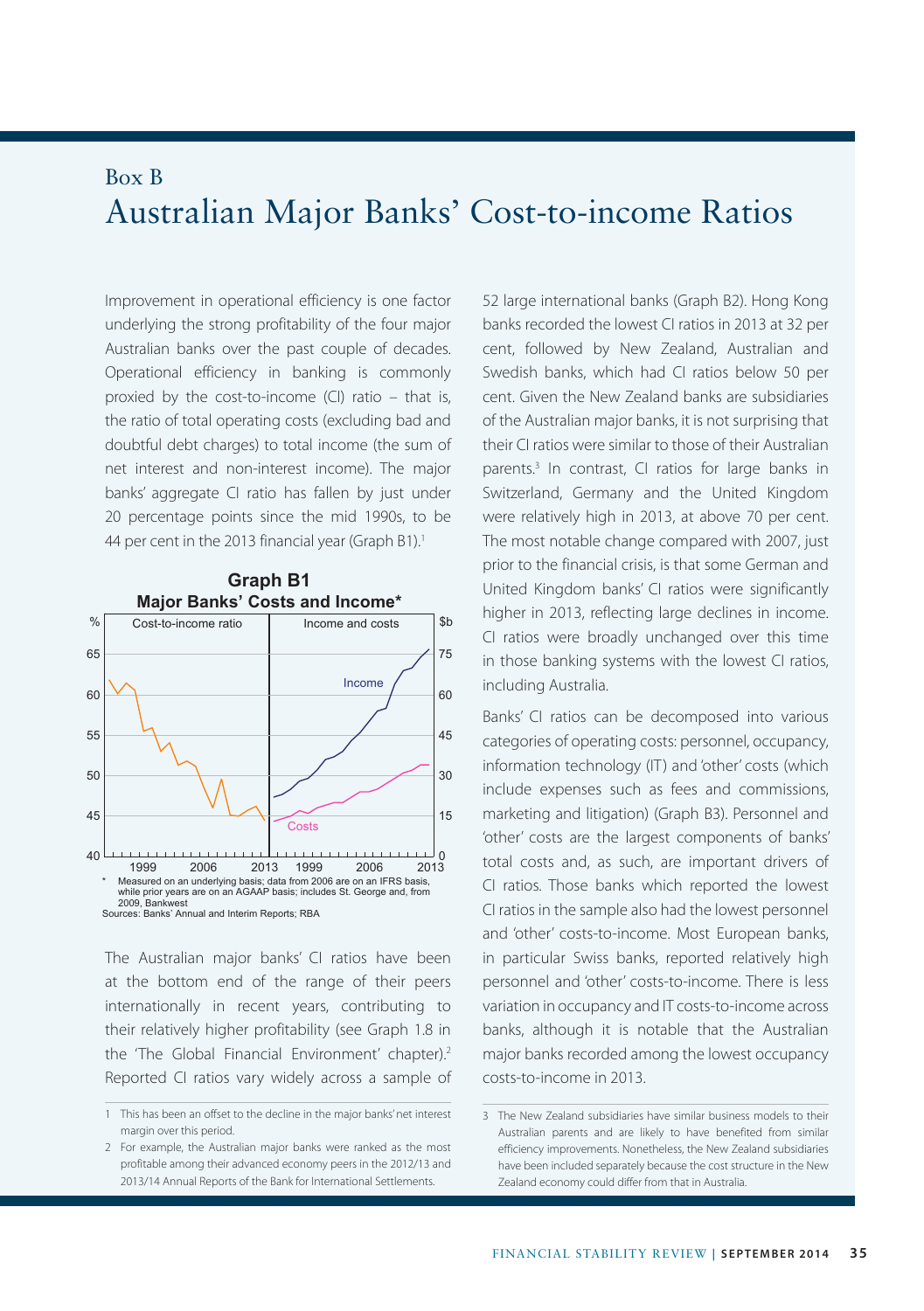

\*\* Includes one Japanese bank in 2007 due to data availability Sources: RBA; SNL Financial



Numbers in parentheses refer to the number of banks in sample; full breakdown of costs not available for France and Japan \*\* Includes one Japanese bank due to data availability

Sources: RBA; SNL Financial

The decline in the Australian major banks' aggregate CI ratio over the past two decades reflects a number of factors. By adopting new technologies, banks have been able to provide more streamlined banking services to customers and improve back-office processes such as loan approvals, and information processing and management. Additionally, a focus on reducing high-cost, low-value operations resulted in the closure of a large number of branches

during the 1990s.<sup>4</sup> The major Australian banks have renewed their focus on costs in the past few years to help counteract the effect of more moderate balance sheet growth on their profitability. Specifically, they have undertaken a range of initiatives including restructuring operations, upgrading their core

<sup>4</sup> See Stewart C, B Robertson and A Heath (2013), 'Trends in the Funding and Lending Behaviour of Australian Banks', RBA Research Discussion Paper No 2013-15.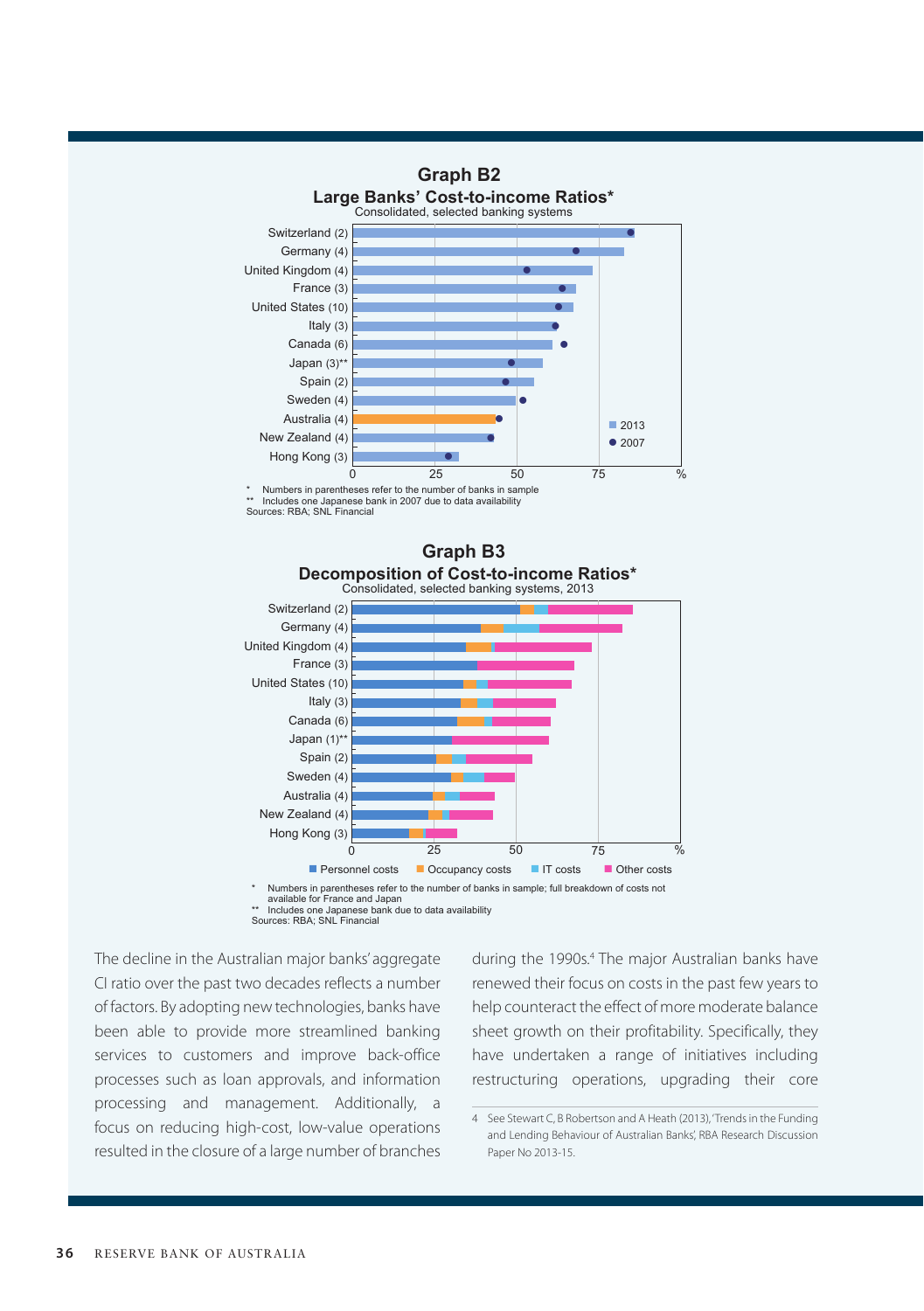banking systems, and outsourcing back-office processing and support operations to lower cost locations offshore. In addition, the major banks have moved towards branch operating models that focus on product sales and cross-selling, as opposed to traditional transactional banking activities that are being done increasingly through internet and mobile facilities.

The Australian major banks' focus on commercial banking – that is, lending to households and businesses – appears to be a contributor to their relatively low CI ratio. In 2013, those large banks that earned a greater share of their income from net interest income (a proxy for a bank's focus on lending activities) tended to have lower CI ratios than 'universal' banks, which earned a larger share of their income through non-interest sources such as investment banking or wealth management (Graph B4).<sup>5</sup> One possible reason for this relationship is that universal banks tend to pay higher levels of staff remuneration, on average. This is consistent with the pattern in Graph B3 which shows that many of the



large European banks – which typically earn a higher share of income from investment banking and wealth management activities – have higher personnel costs-to-income and pay a higher premium to the average wage in their respective home economies (Graph B5). A further potential explanation for the



5 While some universal banks' CI ratios have been higher in recent years due to large declines in trading income following the global financial crisis, the relationship between banks' business models and CI ratios still broadly held in 2007.